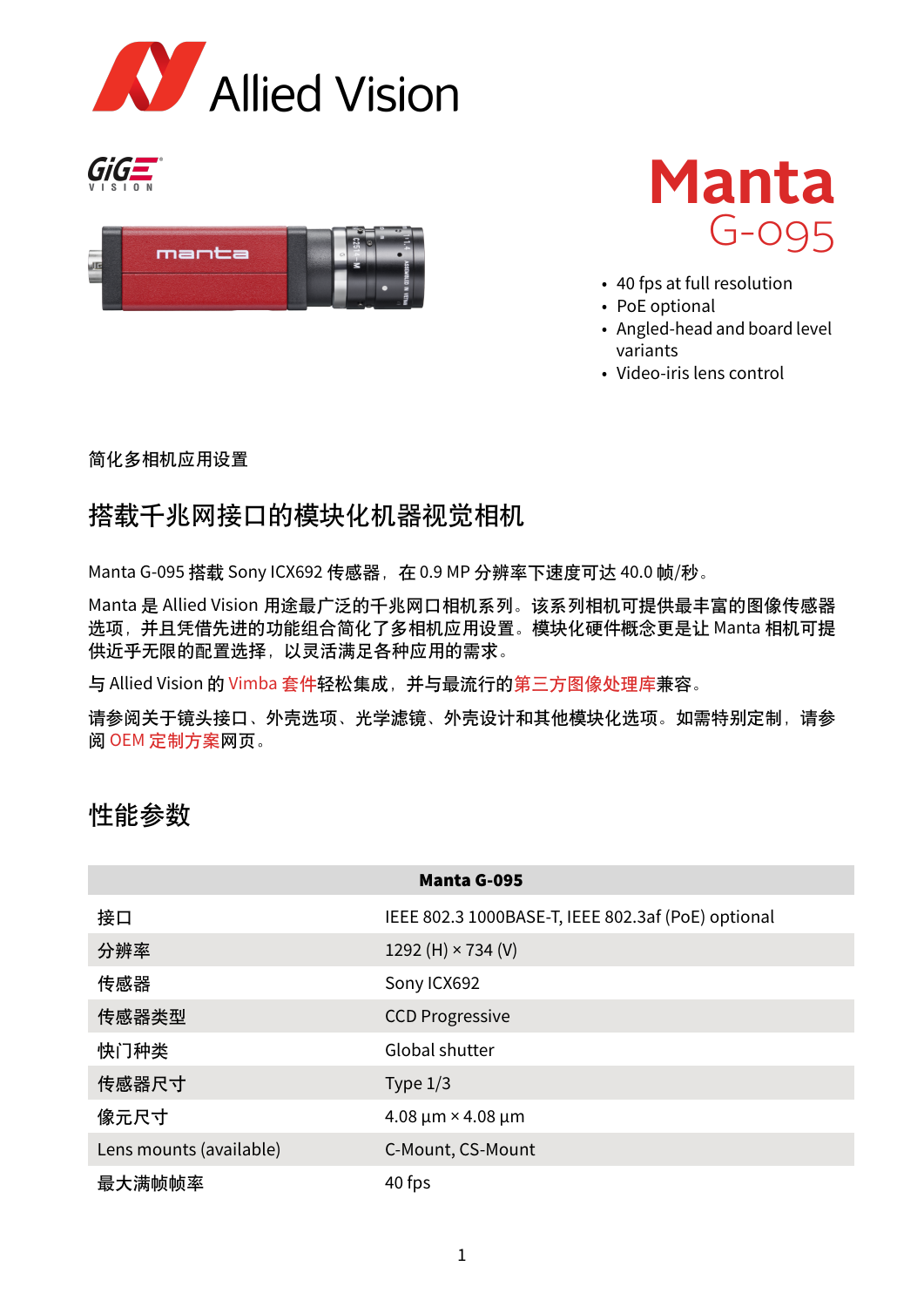

| <b>Manta G-095</b>   |                                                                                  |  |
|----------------------|----------------------------------------------------------------------------------|--|
| <b>ADC</b>           | 12 Bit                                                                           |  |
| 缓存 (RAM)             | 32                                                                               |  |
| 输出                   |                                                                                  |  |
| Bit 位数               | 8-12 Bit                                                                         |  |
| 黑白像素格式               | Mono8, Mono12, Mono12Packed                                                      |  |
| YUV 彩色像素格式           | YUV411Packed, YUV422Packed, YUV444Packed                                         |  |
| RGB 彩色像素格式           | RGB8Packed, BGR8Packed, RGBA8Packed, BGRA8Packed                                 |  |
| 原始像素格式               | BayerRG8, BayerRG12Packed, BayerRG12                                             |  |
| 通用输入输出口(GPIOs)       |                                                                                  |  |
| 光耦 I/Os              | 2 inputs, 2 outputs                                                              |  |
| <b>RS232</b>         | $\mathbf{1}$                                                                     |  |
|                      | 工作条件/尺寸                                                                          |  |
| 工作温度                 | +5 °C to +45 °C                                                                  |  |
| 电源要求(DC)             | 8 to 30 VDC AUX or 802.3af PoE                                                   |  |
| 功耗                   | 3.6 W at 12 VDC; 4.2 W PoE                                                       |  |
| 重量                   | 200 g; 210 g (PoE)                                                               |  |
| 尺寸 (L × W × H in mm) | $86.4 \times 44 \times 29$ mm incl. connectors                                   |  |
| 符合规范                 | CE: 2014/30/EU (EMC), 2011/65/EU (RoHS); FCC Class B;<br><b>CAN ICES-003 (B)</b> |  |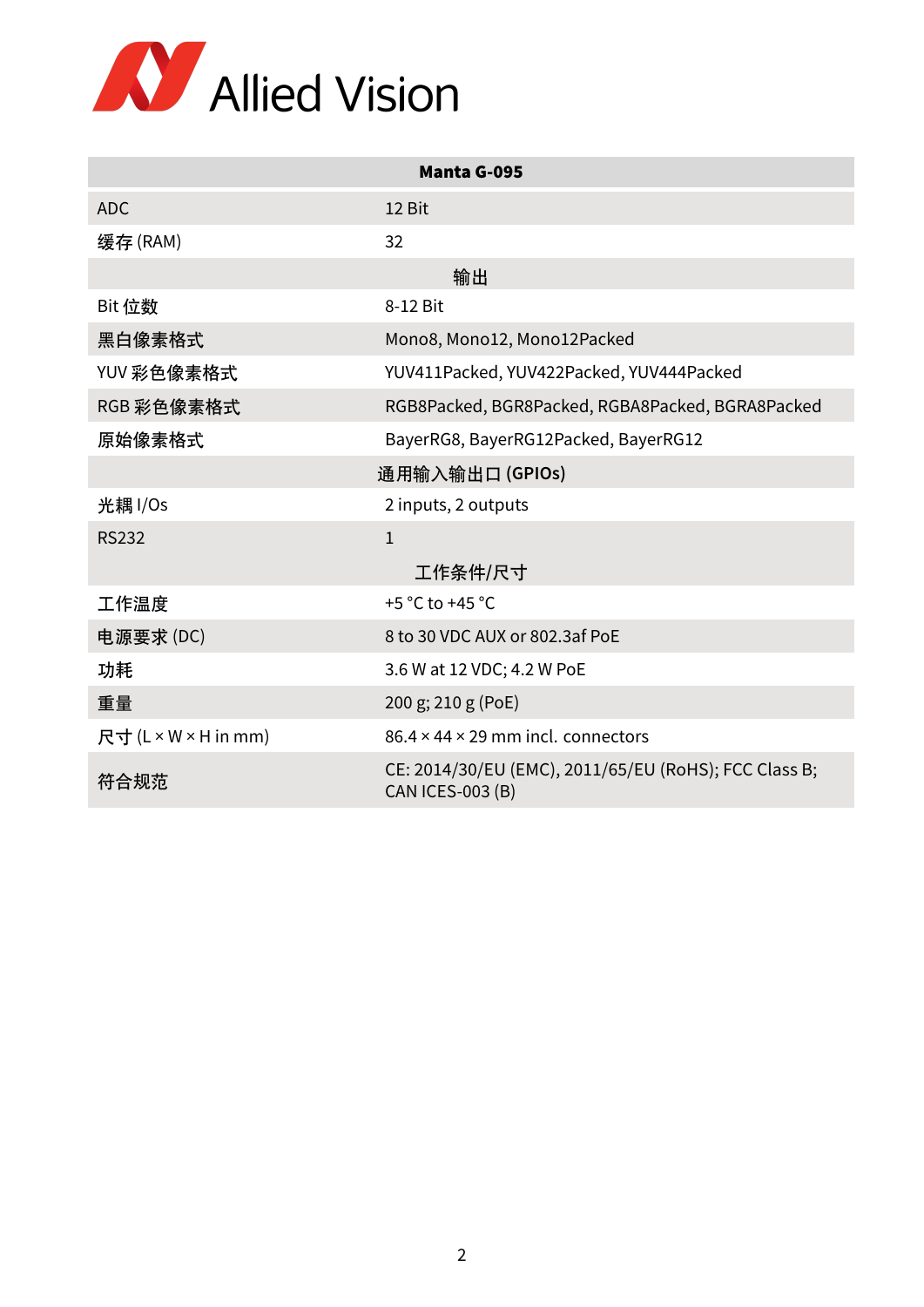

量子转换效率



## 特性

- Video-type auto iris
- ROI, separate ROI for auto features
- Binning
- Decimation
- Auto gain (manual gain control: 0 to 32 dB)
- Auto exposure (45 µs to 60 s)
- Auto white balance
- LUTs (look-up tables)
- Gamma
- Hue, saturation, color correction
- StreamBytesPerSecond (easy bandwidth control)
- Stream hold
- Sync out modes: Trigger ready, input, exposing, readout, imaging, strobe, GPO
- Event channel
- Chunk data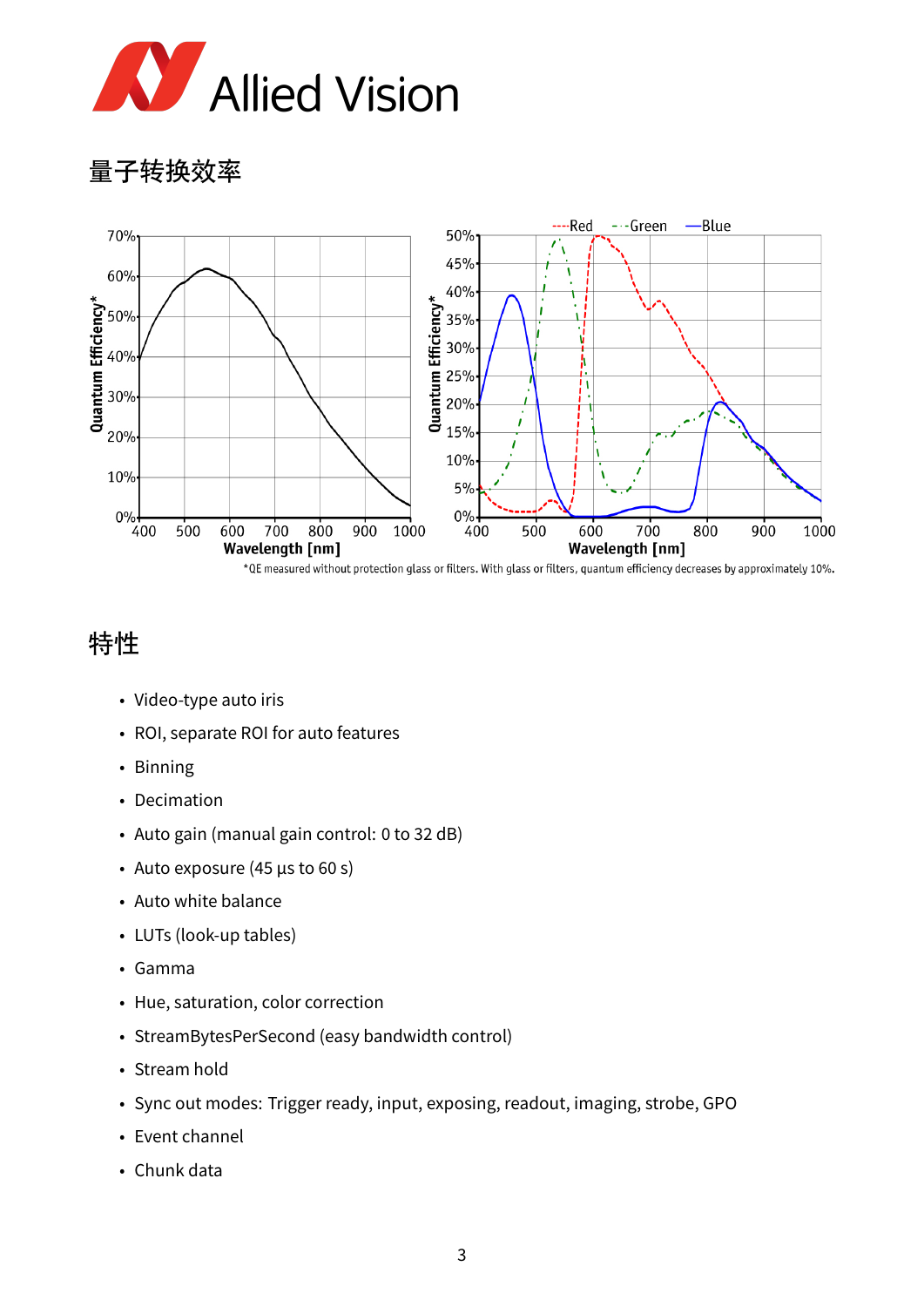

• Storable user sets

# 外形尺寸













### 应用场景

Manta G-095B/C is a very sensitive color camera with GigE Vision interface and PoE option. Like the other Manta cameras, it includes three separate look-up tables for R, G, and B, angled heads, or boardlevel versions with separate sensor head. Typical applications:

- Security and Surveillance
- Imaging with low light level
- Microscopy (low light)